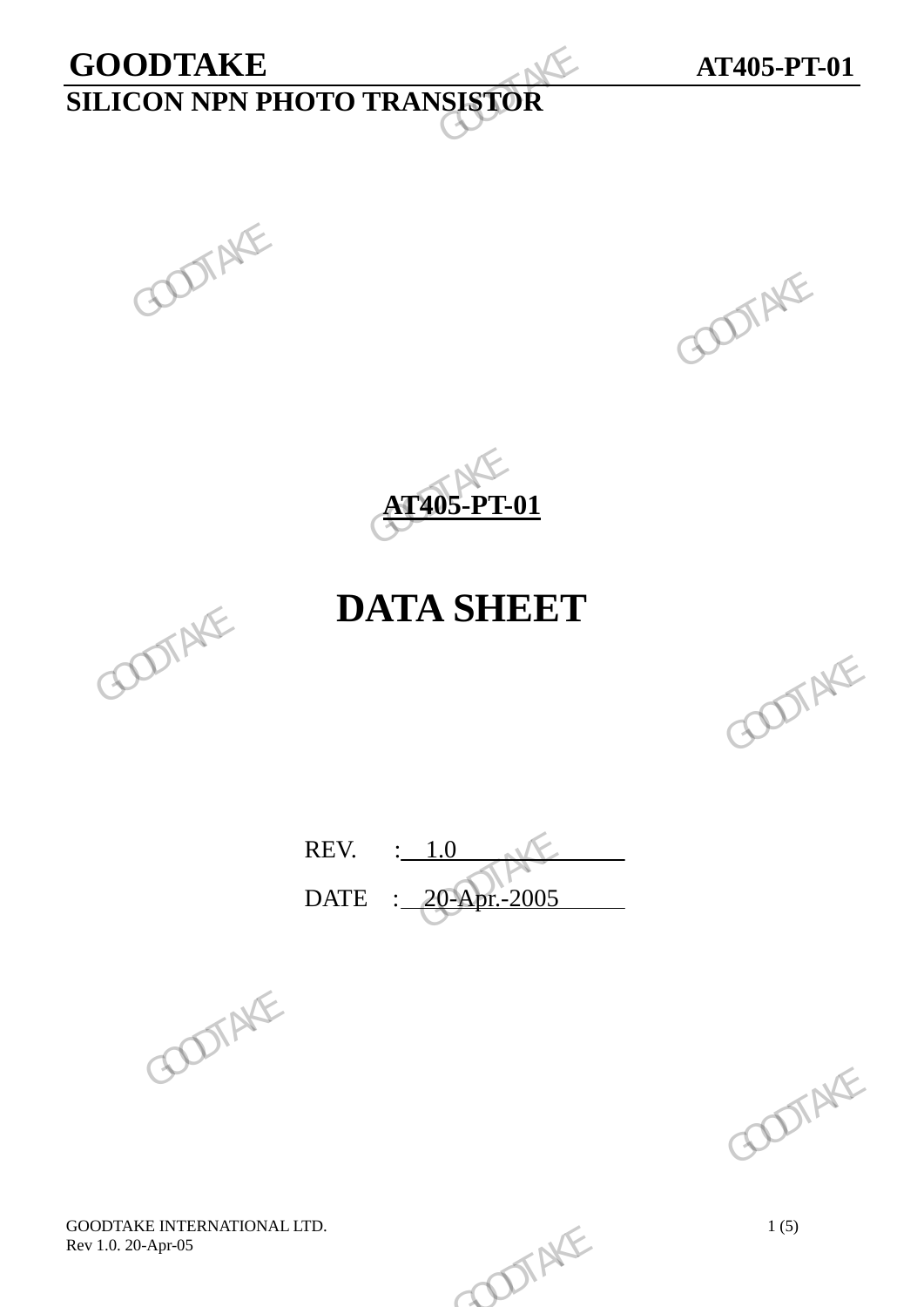## **GOODTAKE AT405-PT-01**

#### ■**FEATURE:**

■Fast Response Time.

**High Photo Sensitivity.** 

■Lead Free product, in compliance with RoHS.

#### ■**DESCRIPTIONS:**

■AT405-PT-01 is a high speed and high sensitive silicon NPN phototransistor with exceptionally stable characteristics and high illumination sensitivity. GOODTAKE<br>
FEATURE:<br>
Fast Response Time.<br>
High Photo Sensitivity.<br>
Lead Free product, in compliance with RoHS.<br>
DESCRIPTIONS:<br>
AT405-PT-01 is a high speed and high sensitive<br>
with exceptionally stable characteristics and hi

■Mounted in 5mm diameter water clear epoxy package. Due to is water clear epoxy the device is sensitive to visible and near infrared radiation.

#### ■**APPLICATIONS: ■ DIMENSIONS:**

■Infrared Applied System. ■Floppy Disk Drive. ■Opto-Electronic Switch.

#### ■ **INTERNAL CIRCUIT:**







**NOTE:** 1. All dimensions are in millimeter, tolerance is  $\pm 0.5$  unless otherwise noted. 2. Epoxy meniscus extends  $\leq 1$  mm down to the lead is allowed.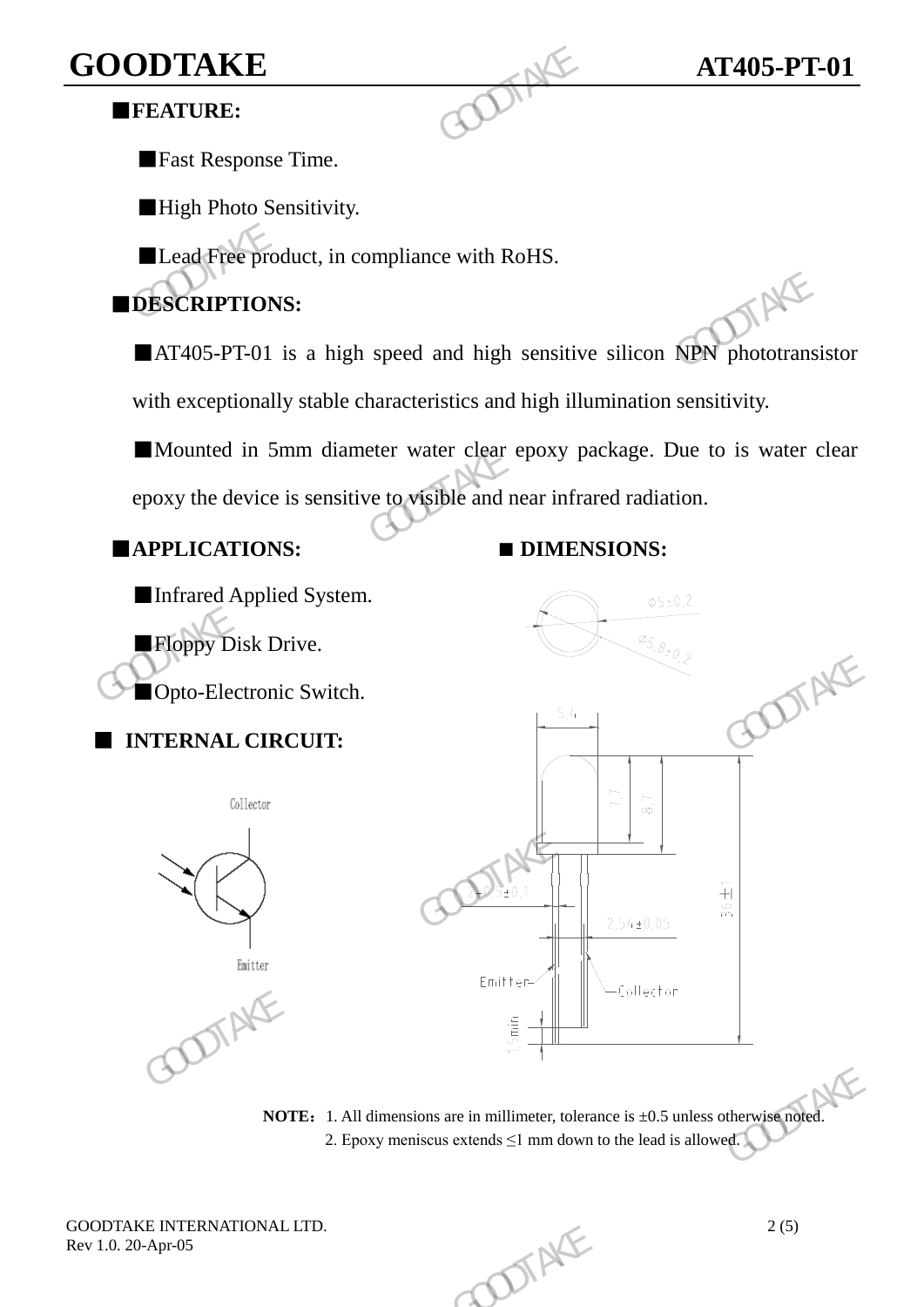## **GOODTAKE AT405-PT-01**

#### ■**ABSOLUTE MAXIMUM RATINGS AT Ta=25**℃

| <b>GOODTAKE</b>                                                                       |                  |                                       |      | <b>AT405-PT-01</b> |  |  |  |  |  |
|---------------------------------------------------------------------------------------|------------------|---------------------------------------|------|--------------------|--|--|--|--|--|
| ■ABSOLUTE MAXIMUM RATINGS AT Ta=25°C                                                  |                  |                                       |      |                    |  |  |  |  |  |
| Parameter                                                                             | Symbo1           | Ratings                               |      | Unit               |  |  |  |  |  |
| Power Dissipation                                                                     | P <sub>D</sub>   | 100                                   | mW   |                    |  |  |  |  |  |
| Collector-Emitter Breakdown Voltage                                                   | V <sub>CEO</sub> | 30                                    |      |                    |  |  |  |  |  |
| Emitter-Collector Breakdown Voltage                                                   | V <sub>ECO</sub> | 5                                     |      |                    |  |  |  |  |  |
| Operating Temperature                                                                 | Topr             | $\mathcal{C}$<br>$-40$ ~+85           |      |                    |  |  |  |  |  |
| Storage Temperature                                                                   | Tstg             | $-55 - +100$<br>$\mathcal{C}$         |      |                    |  |  |  |  |  |
| Soldering Temperature                                                                 | Tso1             | 270°C for 6 sec Max $(2mm from Body)$ |      |                    |  |  |  |  |  |
| <b>TYPICAL ELECTRICAL &amp; OPTICAL CHARACTERISTICS <math>(Ta=25^{\circ}C)</math></b> |                  |                                       |      |                    |  |  |  |  |  |
| Symbol<br>Parameter                                                                   | Min.<br>Type     | Max.                                  | Unit | Test Condition     |  |  |  |  |  |

#### ■**TYPICAL ELECTRICAL & OPTICAL CHARACTERISTICS**(**Ta=25**℃)

| Operating Temperature<br>$-40 - +85$<br>°C<br>Topr<br>$-55 - +100$<br>$\mathcal{C}$<br>Storage Temperature<br>Tstg<br>270℃ for 6 sec Max (2mm from Body)<br>Soldering Temperature<br>Tso1<br><b>TYPICAL ELECTRICAL &amp; OPTICAL CHARACTERISTICS (Ta=25°C)</b><br>Symbol<br>Test Condition<br>Parameter<br>Min.<br>Type<br>Unit<br>Max.<br>Collector-Emitter<br>$Ic=100\mu A$<br>30<br>$\mathbf{V}$<br>$V_{(BR)CEO}$<br>Breakdown Voltage<br>$Ee = 0mW/cm2$<br><b>Emitter-Collector</b><br>$I_E = 100 \mu A$<br>5 <sub>5</sub><br>$\mathbf{V}$<br>$V_{(BR)ECO}$<br>$Ee=0mW/cm^2$<br><b>Breakdown Voltage</b><br>Collector-Emitter<br>0.2<br>$\mathbf{V}$<br>Saturation Voltage<br>$Ic=2mA$ $I_B=100\mu A$<br>$V_{CE(sat)}$<br><b>Rise Time</b><br>$5\phantom{.}$<br>$\mu S$<br><b>Tr</b><br>$V_{CE} = 5V$<br>$Ic=1mA$<br><b>Fall Time</b><br>$\overline{5}$<br>$R_L = 1000\Omega$<br>$\mu S$<br>$\rm T_{\rm f}$<br><b>Collector Dark</b><br>$V_{CE} = 10V$<br>100<br>nA<br><b>Current</b><br><b>I</b> CEO<br>$Ee = 0mW/cm2$<br>$\overline{2}$<br>$\mathbf{1}$<br>5V |
|---------------------------------------------------------------------------------------------------------------------------------------------------------------------------------------------------------------------------------------------------------------------------------------------------------------------------------------------------------------------------------------------------------------------------------------------------------------------------------------------------------------------------------------------------------------------------------------------------------------------------------------------------------------------------------------------------------------------------------------------------------------------------------------------------------------------------------------------------------------------------------------------------------------------------------------------------------------------------------------------------------------------------------------------------------------------|
|                                                                                                                                                                                                                                                                                                                                                                                                                                                                                                                                                                                                                                                                                                                                                                                                                                                                                                                                                                                                                                                                     |
|                                                                                                                                                                                                                                                                                                                                                                                                                                                                                                                                                                                                                                                                                                                                                                                                                                                                                                                                                                                                                                                                     |
|                                                                                                                                                                                                                                                                                                                                                                                                                                                                                                                                                                                                                                                                                                                                                                                                                                                                                                                                                                                                                                                                     |
|                                                                                                                                                                                                                                                                                                                                                                                                                                                                                                                                                                                                                                                                                                                                                                                                                                                                                                                                                                                                                                                                     |
|                                                                                                                                                                                                                                                                                                                                                                                                                                                                                                                                                                                                                                                                                                                                                                                                                                                                                                                                                                                                                                                                     |
|                                                                                                                                                                                                                                                                                                                                                                                                                                                                                                                                                                                                                                                                                                                                                                                                                                                                                                                                                                                                                                                                     |
|                                                                                                                                                                                                                                                                                                                                                                                                                                                                                                                                                                                                                                                                                                                                                                                                                                                                                                                                                                                                                                                                     |
|                                                                                                                                                                                                                                                                                                                                                                                                                                                                                                                                                                                                                                                                                                                                                                                                                                                                                                                                                                                                                                                                     |
|                                                                                                                                                                                                                                                                                                                                                                                                                                                                                                                                                                                                                                                                                                                                                                                                                                                                                                                                                                                                                                                                     |
|                                                                                                                                                                                                                                                                                                                                                                                                                                                                                                                                                                                                                                                                                                                                                                                                                                                                                                                                                                                                                                                                     |
|                                                                                                                                                                                                                                                                                                                                                                                                                                                                                                                                                                                                                                                                                                                                                                                                                                                                                                                                                                                                                                                                     |
| $\boldsymbol{2}$<br>$\overline{\mathbf{4}}$<br><b>On State Collector</b><br>$Ee=1mW/cm^2$<br>mA<br>$I_{C(on)}$<br>8<br><b>Current</b><br>$\overline{\mathbf{4}}$<br>$\lambda p = 940$ nm<br>8                                                                                                                                                                                                                                                                                                                                                                                                                                                                                                                                                                                                                                                                                                                                                                                                                                                                       |
| <b>Peak Wavelength of</b><br>940<br>$\lambda p$<br>n m<br>Sensitive                                                                                                                                                                                                                                                                                                                                                                                                                                                                                                                                                                                                                                                                                                                                                                                                                                                                                                                                                                                                 |
| ODIAN                                                                                                                                                                                                                                                                                                                                                                                                                                                                                                                                                                                                                                                                                                                                                                                                                                                                                                                                                                                                                                                               |
| 3(5)<br>GOODTAKE INTERNATIONAL LTD.<br>OTAKE<br>Rev 1.0. 20-Apr-05                                                                                                                                                                                                                                                                                                                                                                                                                                                                                                                                                                                                                                                                                                                                                                                                                                                                                                                                                                                                  |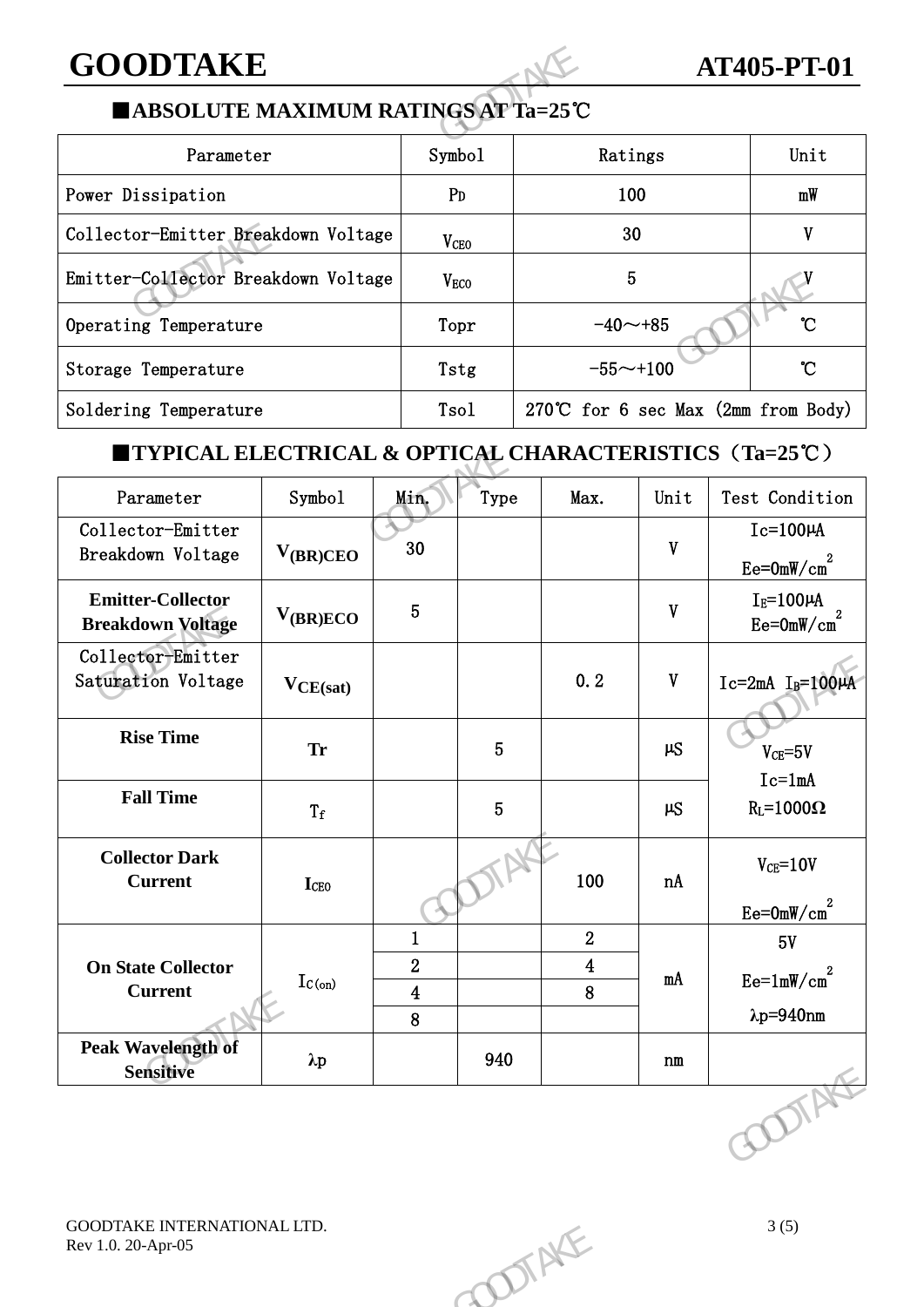### **GOODTAKE AT405-PT-01**

#### ■**RELIABILITY TEST ITEMS AND CONDITIONS**:

| <b>GOODTAKE</b>         |                                                                   |                                                             |                            | <b>AT405-PT-01</b>        |                              |
|-------------------------|-------------------------------------------------------------------|-------------------------------------------------------------|----------------------------|---------------------------|------------------------------|
|                         |                                                                   | <b>ERELIABILITY TEST ITEMS AND CONDITIONS:</b>              |                            |                           |                              |
| NO                      | <b>Item</b>                                                       | <b>Test Conditions</b>                                      | <b>Test</b><br>Hours/Cycle | <b>Sample</b><br>Quantity | <b>Test</b><br><b>Result</b> |
| $\mathbf{1}$            | <b>Solder Heat</b>                                                | TEMP: $270^{\circ}\text{C} \pm 3^{\circ}\text{C}$           | <b>10 SEC</b>              | 11 pcs                    | 0 DEFECT                     |
| $\overline{2}$          | <b>Temperature Cycle</b>                                          | H:+85°C 180min<br>10min<br>$L: -25^{\circ}C$ 180min         | 16 cycles                  | 22 pcs                    | 0 DEFECT                     |
| $\overline{\mathbf{3}}$ | <b>Thermal Shock</b>                                              | $H: +85^{\circ}C$ 30min<br>30sec<br>$L: -25^{\circ}C$ 30min | 10 cycles                  | 11 pcs                    | 0 DEFECT                     |
| $\overline{\mathbf{4}}$ | <b>High Temperature</b><br><b>Storage</b>                         | TEMP: $+25^{\circ}\text{C}$                                 | <b>1000 HRS</b>            | 22 pcs                    | 0 DEFECT                     |
| 5                       | <b>Low Temperature</b><br><b>Storage</b>                          | TEMP: -25°C                                                 | <b>1000 HRS</b>            | 22 pcs                    | 0 DEFECT                     |
| 6                       | <b>High Temperature</b><br><b>High Humidity</b><br><b>Storage</b> | 85℃/93% RH                                                  | <b>1000HRS</b>             | 22 pcs                    | 0 DEFECT                     |
|                         |                                                                   |                                                             |                            |                           | <b>DOTAKE</b>                |



■**TYPICAL ELECTRO-OPTICAL CHARACTERISTICS CURVES:** GOOD<br>
SOOPTICAL CHARACTERISTICS CURVES: